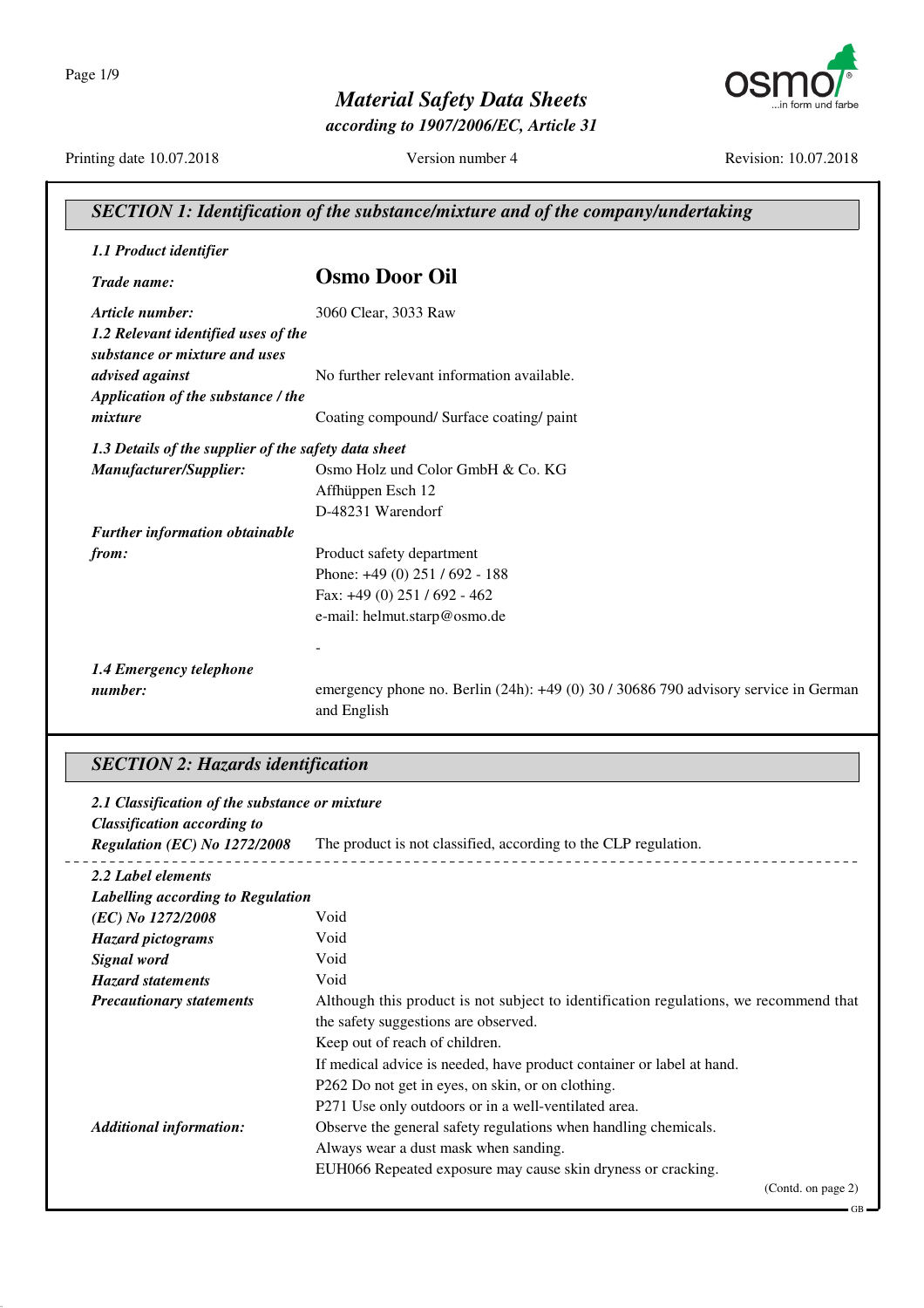

*according to 1907/2006/EC, Article 31*

Printing date 10.07.2018 Version number 4 Revision: 10.07.2018 *Trade name:* **Osmo Door Oil** (Contd. of page 1) *2.3 Other hazards* Warning: Wash out any used cloth impregnated with this product immediately after use or store in an airtight container (danger of self-ignition) *Results of PBT and vPvB assessment PBT:* Not applicable. *vPvB:* Not applicable. *SECTION 3: Composition/information on ingredients 3.2 Mixtures Description:* Mixture of substances listed below with nonhazardous additions. *Dangerous components:* EC number: 918-481-9 Index number: 649-327-00-6 Reg.nr.: 01-2119457273-39 aliphatic hydrocarbons, C10-C13  $\bigotimes$  Asp. Tox. 1, H304 25-50% CAS: 13463-67-7 EINECS: 236-675-5 Reg.nr.: 01-2119489379-17 titanium dioxide 0-1% *Additional information:* The content of Titanium dioxide varies according to the colour shade. For the wording of the listed hazard phrases refer to section 16. *SECTION 4: First aid measures 4.1 Description of first aid measures General information:* Immediately remove any clothing soiled by the product. *After inhalation:* Supply fresh air. If required, provide artificial respiration. Keep patient warm. Consult doctor if symptoms persist. In case of unconsciousness place patient stably in side position for transportation. *After skin contact:* Immediately wash with water and soap and rinse thoroughly. If skin irritation continues, consult a doctor. After eye contact: Rinse opened eye for several minutes under running water. Then consult a doctor. *After swallowing:* If swallowed, seek medical advice immediately and show this container or label. *4.2 Most important symptoms and effects, both acute and delayed* No further relevant information available. *4.3 Indication of any immediate medical attention and special treatment needed* No further relevant information available. (Contd. on page 3)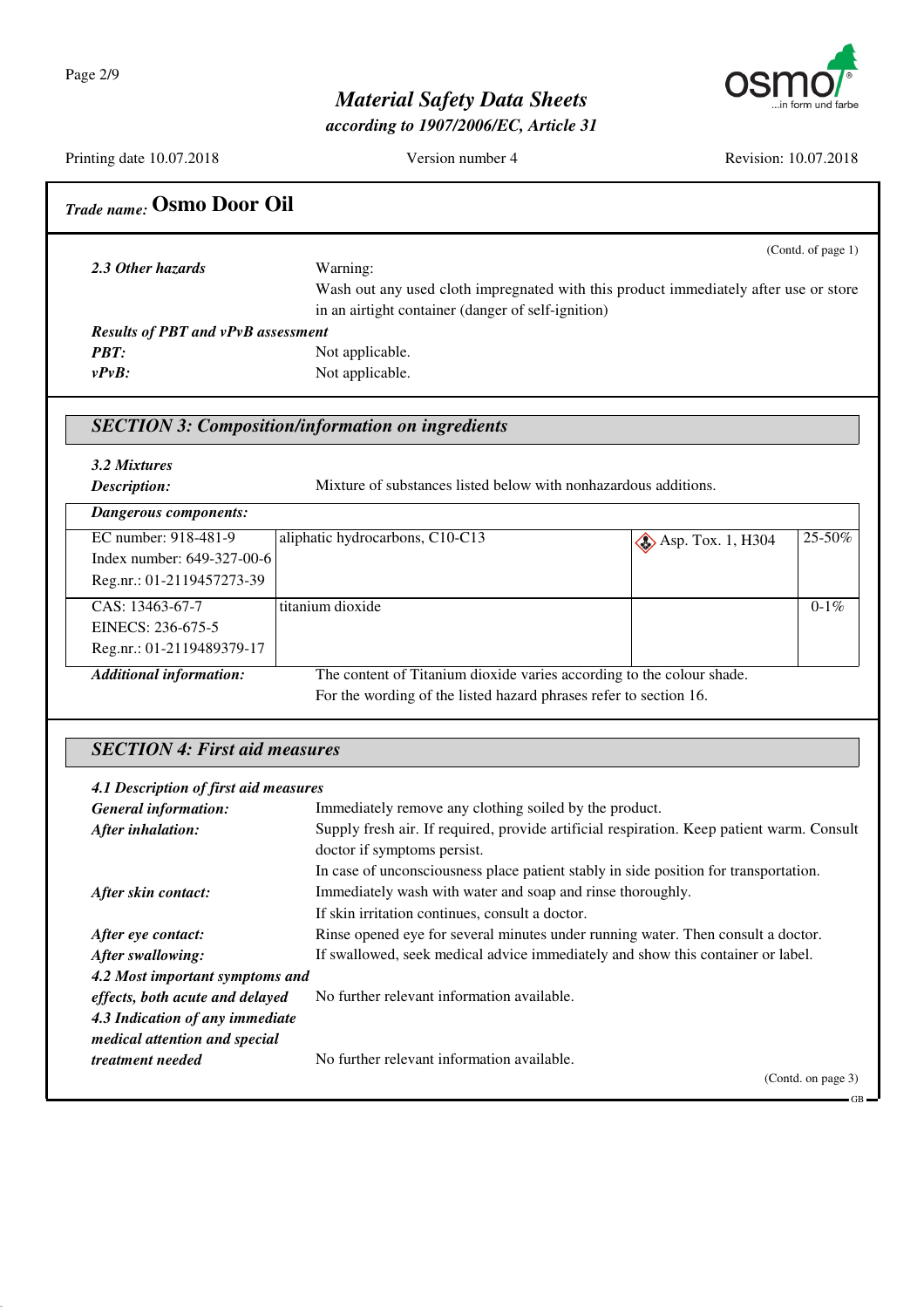

*according to 1907/2006/EC, Article 31*

Printing date 10.07.2018 Version number 4 Revision: 10.07.2018

# *Trade name:* **Osmo Door Oil**

(Contd. of page 2)

### *SECTION 5: Firefighting measures*

| 5.1 Extinguishing media          |                                                                                         |  |
|----------------------------------|-----------------------------------------------------------------------------------------|--|
| Suitable extinguishing agents:   | CO2, powder or water spray. Fight larger fires with water spray or alcohol resistant    |  |
|                                  | foam.                                                                                   |  |
| For safety reasons unsuitable    |                                                                                         |  |
| extinguishing agents:            | Water with full jet                                                                     |  |
| 5.2 Special hazards arising from |                                                                                         |  |
| <i>the substance or mixture</i>  | Formation of toxic gases is possible during heating or in case of fire.                 |  |
| 5.3 Advice for firefighters      |                                                                                         |  |
| Protective equipment:            | Mouth respiratory protective device.                                                    |  |
| <b>Additional information</b>    | Cool endangered receptacles with water spray.                                           |  |
|                                  | Dispose of fire debris and contaminated fire fighting water in accordance with official |  |
|                                  | regulations.                                                                            |  |

#### *SECTION 6: Accidental release measures*

| <b>6.1 Personal precautions,</b><br>protective equipment and |                                                                                         |
|--------------------------------------------------------------|-----------------------------------------------------------------------------------------|
| emergency procedures                                         | Keep away from ignition sources.                                                        |
|                                                              | Ensure adequate ventilation                                                             |
| <b>6.2 Environmental precautions:</b>                        | Do not allow to enter sewers/ surface or ground water.                                  |
|                                                              | Inform respective authorities in case of seepage into water course or sewage system.    |
| 6.3 Methods and material for                                 |                                                                                         |
| containment and cleaning up:                                 | Warm water and cleansing agent                                                          |
|                                                              | Absorb with liquid-binding material (sand, diatomite, acid binders, universal binders). |
| <b>6.4 Reference to other sections</b>                       | See Section 7 for information on safe handling.                                         |
|                                                              | See Section 8 for information on personal protection equipment.                         |
|                                                              | See Section 13 for disposal information.                                                |

#### *SECTION 7: Handling and storage*

| 7.1 Precautions for safe handling Keep receptacles tightly sealed. |                                            |  |
|--------------------------------------------------------------------|--------------------------------------------|--|
|                                                                    | Keep away from heat and direct sunlight.   |  |
|                                                                    | Use only in well ventilated areas.         |  |
|                                                                    | Prevent formation of aerosols.             |  |
| <b>Information about fire - and</b>                                |                                            |  |
| explosion protection:                                              | Keep ignition sources away - Do not smoke. |  |
| 7.2 Conditions for safe storage, including any incompatibilities   |                                            |  |
| Storage:                                                           |                                            |  |
| <b>Requirements to be met by</b>                                   |                                            |  |
| storerooms and receptacles:                                        | Store in a cool location.                  |  |
|                                                                    |                                            |  |

(Contd. on page 4)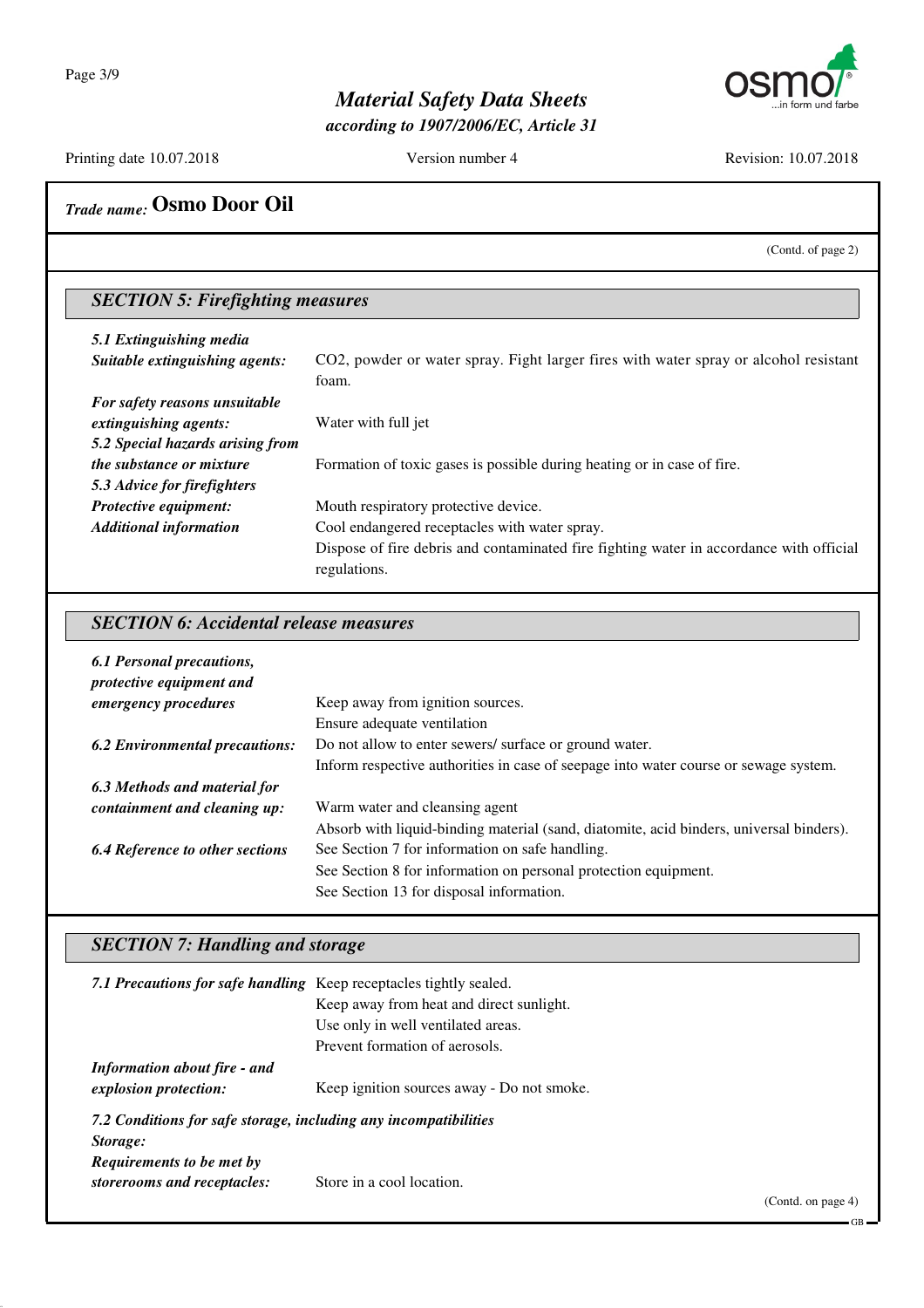Page 4/9



### *Material Safety Data Sheets*

*according to 1907/2006/EC, Article 31*

Printing date 10.07.2018 Version number 4 Revision: 10.07.2018 *Trade name:* **Osmo Door Oil** (Contd. of page 3) Store only in the original receptacle. *Information about storage in one common storage facility:* Do not store together with alkalis (caustic solutions). Do not store together with oxidising and acidic materials. *Further information about storage conditions:* Keep container tightly sealed. Store receptacle in a well ventilated area. Protect from frost. Protect from heat and direct sunlight. 7.3 Specific end use(s) No further relevant information available. *SECTION 8: Exposure controls/personal protection Additional information about design of technical facilities:* No further data; see item 7. *8.1 Control parameters Ingredients with limit values that require monitoring at the workplace:* **aliphatic hydrocarbons, C10-C13** TWA  $(8 \text{ H})$  Long-term value:  $1,000 \text{ mg/m}^3$ , 150 ppm ppm Source: UK SIA *Additional information:* The lists valid during the making were used as basis. *8.2 Exposure controls Personal protective equipment: General protective and hygienic measures:* Immediately remove all soiled and contaminated clothing Avoid contact with the eyes and skin. Do not eat, drink, smoke or sniff while working. Do not carry product impregnated cleaning cloths in trouser pockets. *Protection of hands:* Protective gloves The glove material has to be impermeable and resistant to the product/ the substance/ the preparation. Selection of the glove material on consideration of the penetration times, rates of diffusion and the degradation *Material of gloves* Nitrile rubber, NBR *Penetration time of glove material* The exact break trough time has to be found out by the manufacturer of the protective gloves and has to be observed. *For the permanent contact gloves made of the following materials are suitable:* Nitrile rubber, NBR *As protection from splashes gloves made of the following materials are suitable:* Nitrile rubber, NBR **Eye protection:** Goggles recommended during refilling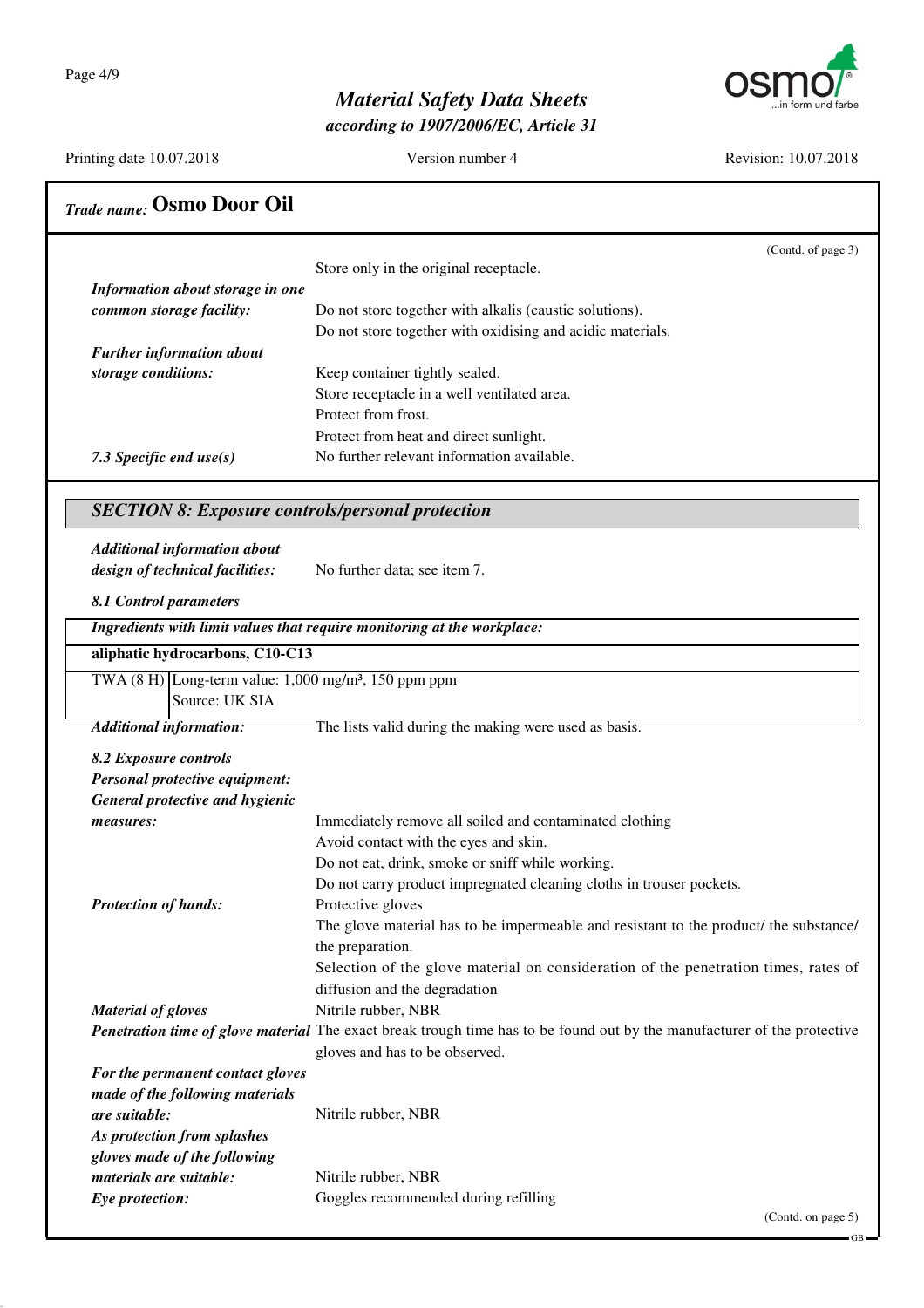

*according to 1907/2006/EC, Article 31*

Printing date 10.07.2018 Version number 4 Revision: 10.07.2018 *Trade name:* **Osmo Door Oil** (Contd. of page 4) *Body protection:* Protective work clothing *SECTION 9: Physical and chemical properties 9.1 Information on basic physical and chemical properties General Information Appearance: Form:* Fluid *Colour:* According to product specification *Odour:* Mild *Change in condition Melting point/freezing point:* Undetermined. *Initial boiling point and boiling range:* Undetermined. *Flash point:*  $> 60 \degree$ C (DIN 52231) *Ignition temperature:* 240 °C *Auto-ignition temperature:* Product is not selfigniting. **Explosive properties:** Product does not present an explosion hazard. *Explosion limits: Lower:* 0.6 Vol % *Upper:* 7.0 Vol % *Vapour pressure:* 3 hPa [20°C] *Density at 20 °C:* 0.90 - 1.0 g/cm<sup>3</sup> (DIN 51757) *Solubility in / Miscibility with water:* Not miscible or difficult to mix. *Viscosity: Dynamic:* Not determined. *Kinematic at 20 °C:*  $>81$  s (DIN 53211/4) *Solvent content: VOC (EC)* < 400 g/l (VOC-max. Cat A/e (2010) = 400 g/l) **9.2 Other information** No further relevant information available.

#### *SECTION 10: Stability and reactivity*

*10.1 Reactivity* No further relevant information available. *10.2 Chemical stability Thermal decomposition / conditions to be avoided:* No decomposition if used and stored according to specifications.

(Contd. on page 6)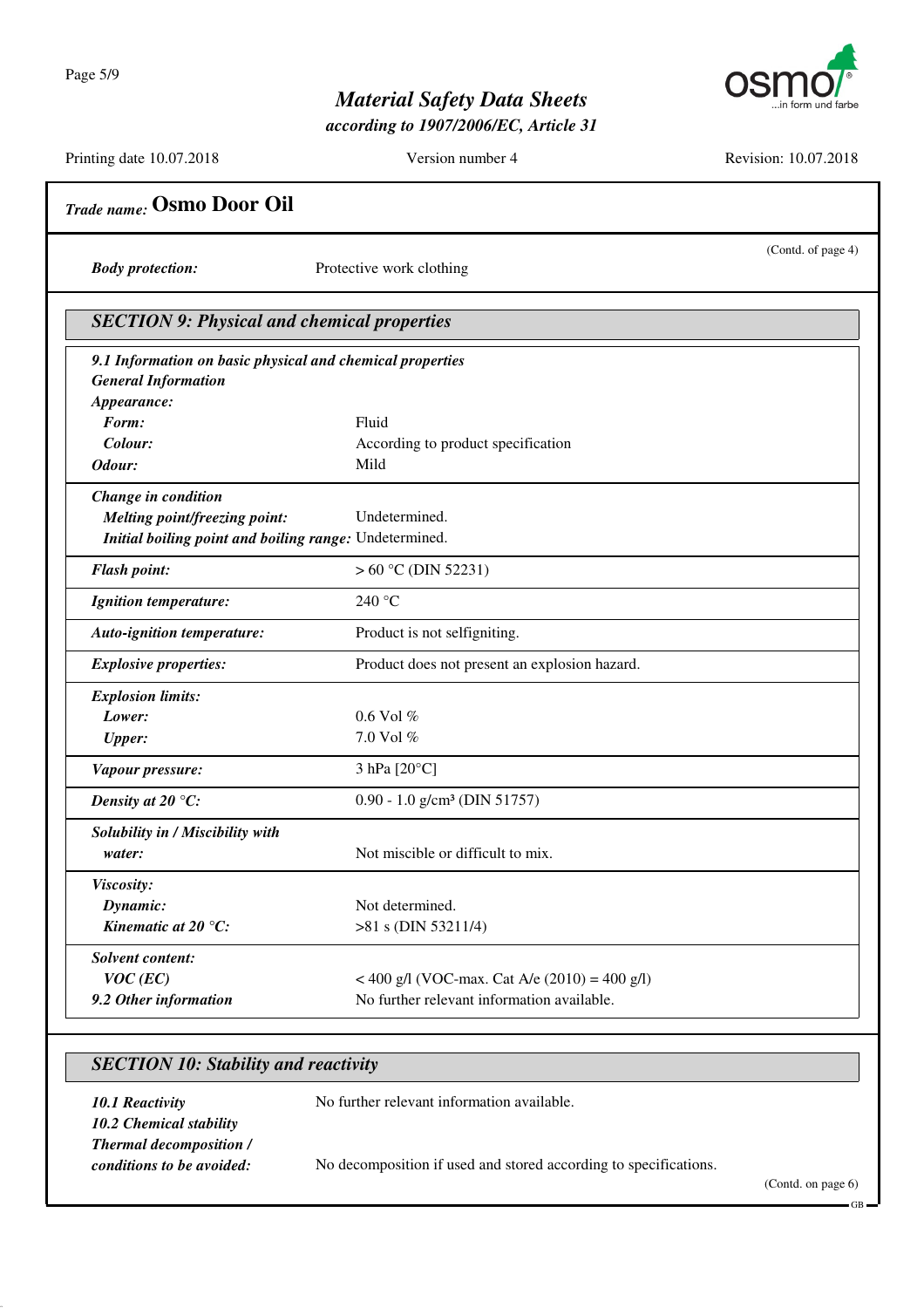

*according to 1907/2006/EC, Article 31*

Printing date 10.07.2018 Version number 4 Revision: 10.07.2018

### *Trade name:* **Osmo Door Oil**

|                                                                                                              | 10.3 Possibility of hazardous  |                                                                                                                |
|--------------------------------------------------------------------------------------------------------------|--------------------------------|----------------------------------------------------------------------------------------------------------------|
| reactions                                                                                                    |                                | Reacts with fabric soaked in the product (e.g. cleaning wool).                                                 |
| 10.4 Conditions to avoid<br>10.5 Incompatible materials:<br>10.6 Hazardous decomposition<br><i>products:</i> |                                | No further relevant information available.                                                                     |
|                                                                                                              |                                | No further relevant information available.                                                                     |
|                                                                                                              |                                |                                                                                                                |
|                                                                                                              |                                | Carbon monoxide and carbon dioxide                                                                             |
|                                                                                                              |                                | Nitrogen oxides (NOx)                                                                                          |
|                                                                                                              | <b>Additional information:</b> | Warning:                                                                                                       |
|                                                                                                              |                                | Wash out any used cloth impregnated with this product immediately after use or store                           |
|                                                                                                              |                                | in an airtight container (danger of self-ignition)                                                             |
|                                                                                                              |                                |                                                                                                                |
|                                                                                                              |                                | <b>SECTION 11: Toxicological information</b>                                                                   |
|                                                                                                              |                                |                                                                                                                |
| <b>Acute toxicity</b>                                                                                        |                                | 11.1 Information on toxicological effects<br>Based on available data, the classification criteria are not met. |
|                                                                                                              |                                | LD/LC50 values relevant for classification:                                                                    |
|                                                                                                              |                                | aliphatic hydrocarbons, C10-C13                                                                                |
| Oral                                                                                                         | LD50                           | $>5,000$ mg/kg (rat) (OECD 401)                                                                                |
| Dermal                                                                                                       | LD50                           | $>5,000$ mg/kg (rat) (OECD 402)                                                                                |
|                                                                                                              |                                | Inhalative $ LC50/4h 21$ mg/l (rat) (OECD 403)                                                                 |
|                                                                                                              | 13463-67-7 titanium dioxide    |                                                                                                                |
| Oral                                                                                                         | LD50                           | $>20,000$ mg/kg (rat)                                                                                          |

effect of the solvent. *Serious eye damage/irritation* Based on available data, the classification criteria are not met. **Respiratory or skin sensitisation** Based on available data, the classification criteria are not met.

**Germ cell mutagenicity** Based on available data, the classification criteria are not met. *Carcinogenicity* Based on available data, the classification criteria are not met. *Reproductive toxicity* Based on available data, the classification criteria are not met. *STOT-single exposure* Based on available data, the classification criteria are not met. *STOT-repeated exposure* Based on available data, the classification criteria are not met. *Aspiration hazard* Based on available data, the classification criteria are not met.

*CMR effects (carcinogenity, mutagenicity and toxicity for reproduction)*

(Contd. on page 7)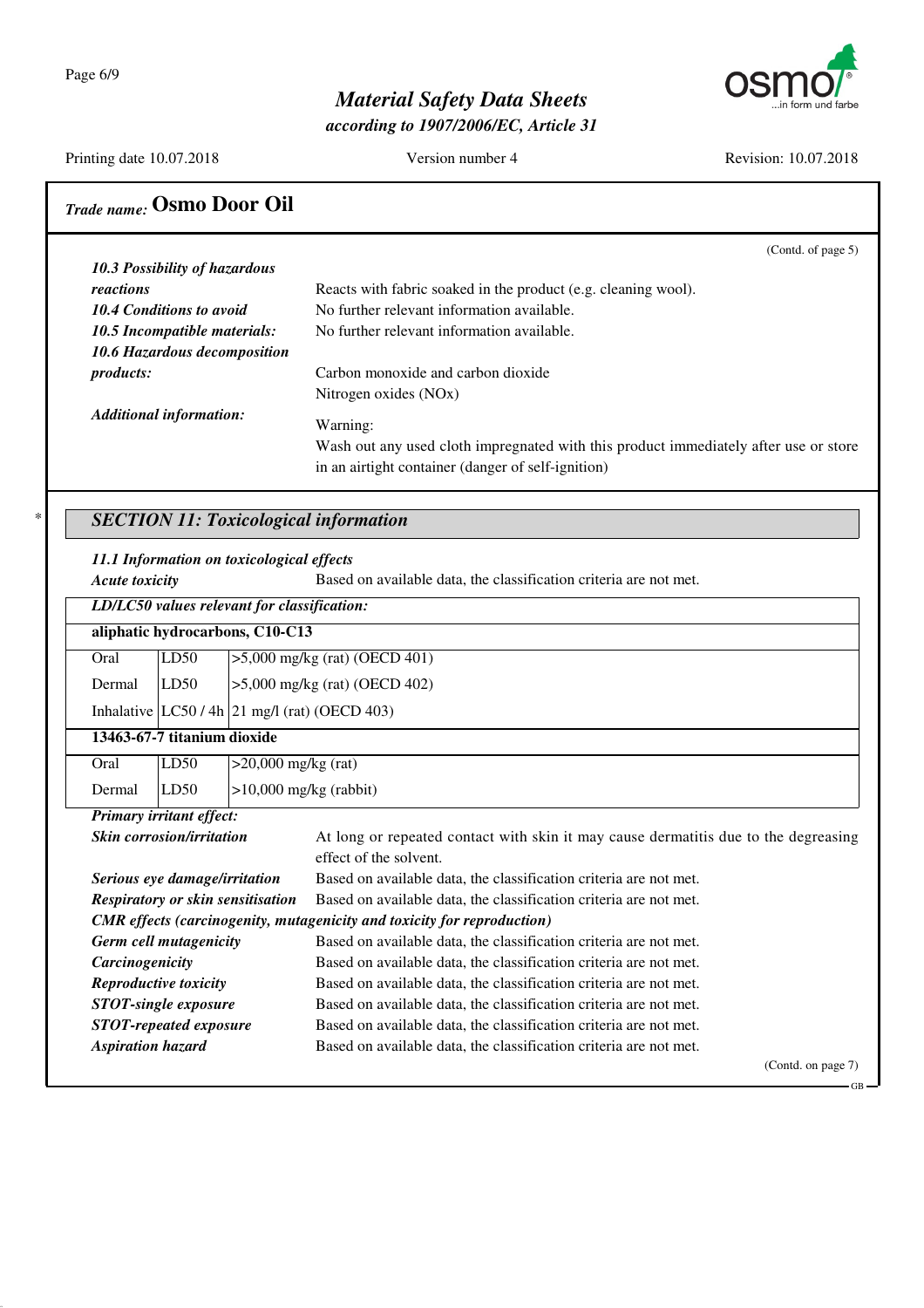

*according to 1907/2006/EC, Article 31*

Printing date 10.07.2018 Version number 4 Revision: 10.07.2018

*Trade name:* **Osmo Door Oil**

(Contd. of page 6)

\* *SECTION 12: Ecological information*

*12.1 Toxicity*

| Aquatic toxicity:                                                        |                                    |                                                                                    |  |
|--------------------------------------------------------------------------|------------------------------------|------------------------------------------------------------------------------------|--|
| aliphatic hydrocarbons, C10-C13                                          |                                    |                                                                                    |  |
| EC50/48h                                                                 | $>1,000$ mg/l (daphnia) (OECD 202) |                                                                                    |  |
| EC50/72h                                                                 |                                    | $>1,000$ mg/l (algae) (OECD 201)                                                   |  |
| LC50/96h                                                                 |                                    | $>1,000$ mg/l (fish) (OECD 203)                                                    |  |
| Biolog. Abbaubarkeit   % (leicht abbaubar)                               |                                    |                                                                                    |  |
|                                                                          |                                    | 12.2 Persistence and degradability No further relevant information available.      |  |
| 12.3 Bioaccumulative potential                                           |                                    | No further relevant information available.                                         |  |
| 12.4 Mobility in soil                                                    |                                    | No further relevant information available.                                         |  |
|                                                                          | Additional ecological information: |                                                                                    |  |
| <b>General notes:</b>                                                    |                                    | Water hazard class 1 (German Regulation) (Self-assessment): slightly hazardous for |  |
|                                                                          |                                    | water                                                                              |  |
| 12.5 Results of PBT and vPvB assessment                                  |                                    |                                                                                    |  |
| <b>PBT:</b>                                                              | Not applicable.                    |                                                                                    |  |
| $v P v B$ :                                                              |                                    | Not applicable.                                                                    |  |
| No further relevant information available.<br>12.6 Other adverse effects |                                    |                                                                                    |  |

### *SECTION 13: Disposal considerations*

| 13.1 Waste treatment methods<br><b>Recommendation</b> | Must not be disposed together with household garbage. Do not allow product to reach<br>sewage system. |
|-------------------------------------------------------|-------------------------------------------------------------------------------------------------------|
| European waste catalogue                              |                                                                                                       |
|                                                       | 08 01 11 waste paint and varnish containing organic solvents or other dangerous substances            |
|                                                       | 15 01 10   packaging containing residues of or contaminated by dangerous substances                   |

*Uncleaned packaging:*

*Recommendation:* Disposal must be made according to official regulations.

| 14.1 UN-Number               |      |  |
|------------------------------|------|--|
| ADR, ADN, IMDG, IATA         | Void |  |
| 14.2 UN proper shipping name |      |  |
| ADR, ADN, IMDG, IATA         | Void |  |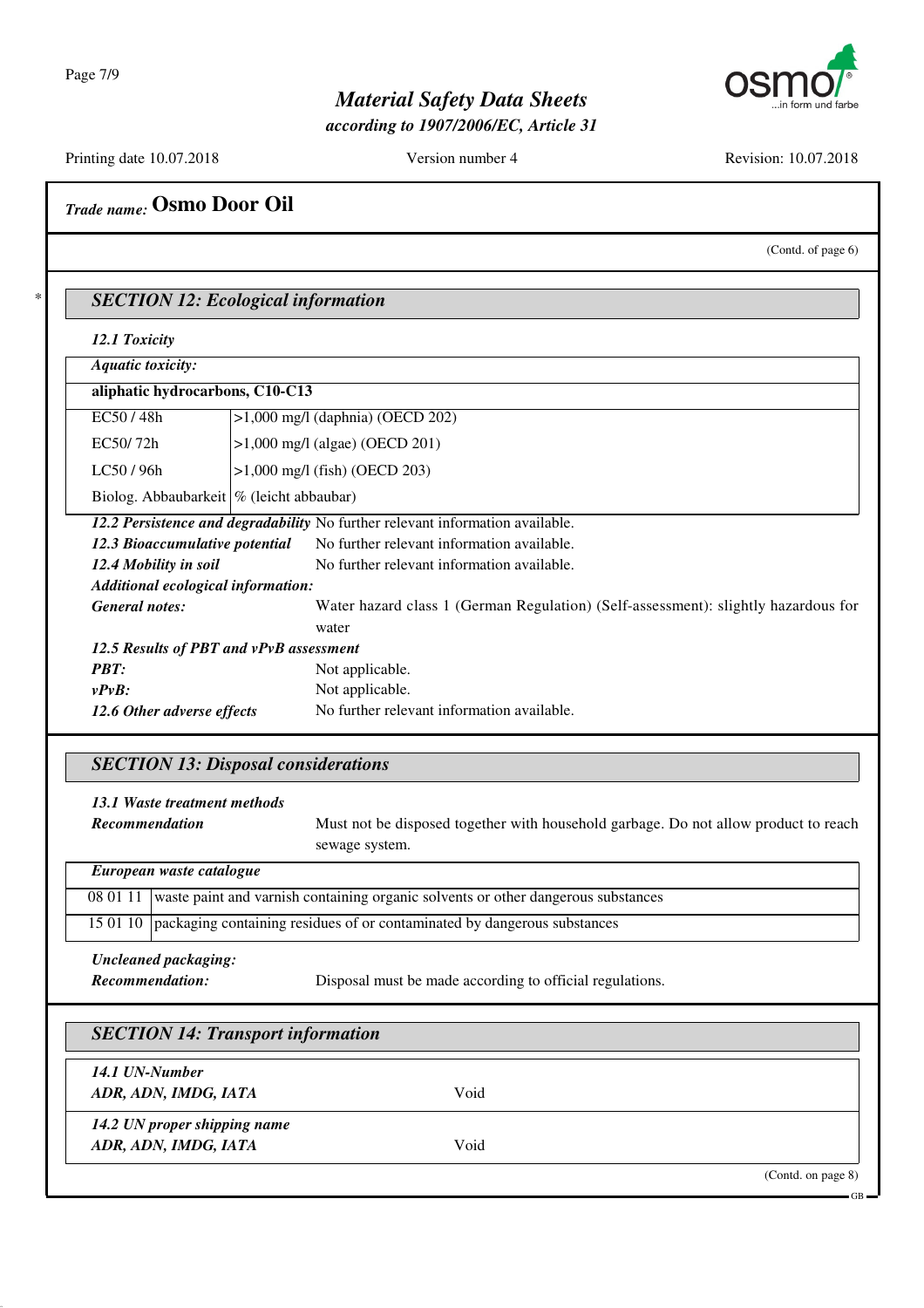Page 8/9



### *Material Safety Data Sheets*

*according to 1907/2006/EC, Article 31*

Printing date 10.07.2018 Version number 4 Revision: 10.07.2018

| <b>Trade name: Osmo Door Oil</b> |
|----------------------------------|
|                                  |

|                                                        |                 | (Contd. of page 7) |
|--------------------------------------------------------|-----------------|--------------------|
| 14.3 Transport hazard class(es)                        |                 |                    |
| ADR, ADN, IMDG, IATA                                   |                 |                    |
| <b>Class</b>                                           | Void            |                    |
| 14.4 Packing group                                     |                 |                    |
| ADR, IMDG, IATA                                        | Void            |                    |
| 14.5 Environmental hazards:                            |                 |                    |
| Marine pollutant:                                      | N <sub>o</sub>  |                    |
| 14.6 Special precautions for user                      | Not applicable. |                    |
| 14.7 Transport in bulk according to Annex II of Marpol |                 |                    |
| and the IBC Code                                       | Not applicable. |                    |
| <b>UN</b> "Model Regulation":                          | Void            |                    |

#### *SECTION 15: Regulatory information*

*15.1 Safety, health and environmental regulations/legislation specific for the substance or mixture*

*National regulations: VOC* (*EC*)  $<$  400 g/l (VOC-max. Cat A/e (2010) = 400 g/l) *15.2 Chemical safety assessment:* A Chemical Safety Assessment has not been carried out.

#### *SECTION 16: Other information*

This information is based on our present knowledge. However, this shall not constitute a guarantee for any specific product features and shall not establish a legally valid contractual relationship.

| <b>Relevant phrases</b>        | H304 May be fatal if swallowed and enters airways.                                                                                                                                                                                                                                                                                                                                                                                                                                                                                                                                                                                   |  |
|--------------------------------|--------------------------------------------------------------------------------------------------------------------------------------------------------------------------------------------------------------------------------------------------------------------------------------------------------------------------------------------------------------------------------------------------------------------------------------------------------------------------------------------------------------------------------------------------------------------------------------------------------------------------------------|--|
| <b>Department issuing SDS:</b> | product safety department                                                                                                                                                                                                                                                                                                                                                                                                                                                                                                                                                                                                            |  |
| Contact:                       | Hr. Dr. Starp                                                                                                                                                                                                                                                                                                                                                                                                                                                                                                                                                                                                                        |  |
| Abbreviations and acronyms:    | ADR: Accord européen sur le transport des marchandises dangereuses par Route (European Agreement<br>concerning the International Carriage of Dangerous Goods by Road)<br>IMDG: International Maritime Code for Dangerous Goods<br>IATA: International Air Transport Association<br>GHS: Globally Harmonised System of Classification and Labelling of Chemicals<br>EINECS: European Inventory of Existing Commercial Chemical Substances<br><b>ELINCS:</b> European List of Notified Chemical Substances<br>CAS: Chemical Abstracts Service (division of the American Chemical Society)<br>VOC: Volatile Organic Compounds (USA, EU) |  |
|                                | LC50: Lethal concentration, 50 percent<br>LD50: Lethal dose, 50 percent                                                                                                                                                                                                                                                                                                                                                                                                                                                                                                                                                              |  |
|                                | PBT: Persistent, Bioaccumulative and Toxic                                                                                                                                                                                                                                                                                                                                                                                                                                                                                                                                                                                           |  |
|                                | vPvB: very Persistent and very Bioaccumulative                                                                                                                                                                                                                                                                                                                                                                                                                                                                                                                                                                                       |  |
|                                | Asp. Tox. 1: Aspiration hazard – Category 1                                                                                                                                                                                                                                                                                                                                                                                                                                                                                                                                                                                          |  |
|                                | (Contd. on page 9)                                                                                                                                                                                                                                                                                                                                                                                                                                                                                                                                                                                                                   |  |